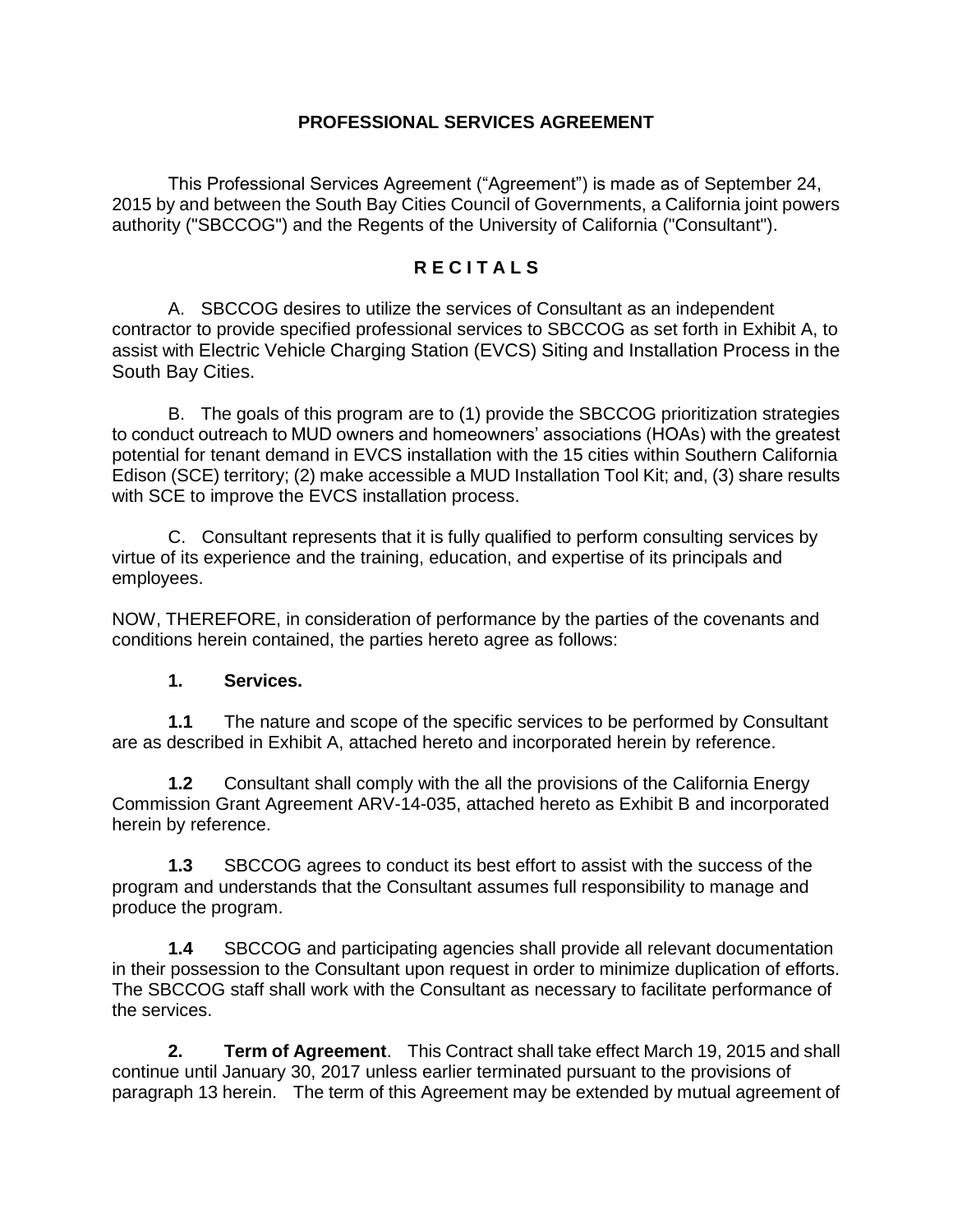the parties as may be necessary or desirable to carry out its purposes.

**3. Compensation**. SBCCOG shall pay for services based on the not to exceed budget \$111,425.

**4. Terms of Payment**. Consultant shall submit monthly invoices for services rendered and for reimbursable expenses incurred. The invoice should include: an invoice number, the dates covered by the invoice, the hours expended and a summary of the work performed. SBCCOG shall pay the invoices with sixty (60) days of receipt.

**5. Parties' Representatives.** Jacki Bacharach shall serve as the SBCCOG's representative for the administration of the project. All activities performed by the Consultant shall be coordinated with this person. The Principal Investigator, J.R. DeShazo shall be in charge of the project for the Consultant on all matters relating to the programmatic/technical aspects of this Agreement. This person shall not be replaced without the written consent of the SBCCOG.

## **6. Addresses**.

SBCCOG: South Bay Cities Council of Governments 20285 S. Western Ave., Suite 100 Torrance, CA 90501 Attention: Jacki Bacharach, Executive Director

Consultant:

The Regents of the University of California UCLA Office of Contract and Grant Administration 11000 Kinross Avenue, Suite 211 Los Angeles, CA 90095-1406 Attn: Flora O'Brien, Contract and Grant Officer

With copies to:

UCLA Luskin Center for Innovation 3323 Public Affairs Building Box 951656 Los Angeles, CA 90095 Attention: J.R. DeShazo, Director

# **7. Status as Independent Contractor.**

A. Consultant is, and shall at all times remain as to SBCCOG, a wholly independent contractor. Consultant shall have no power to incur any debt, obligation, or liability on behalf of SBCCOG or any participating agency or otherwise act on behalf of SBCCOG or any participating agency as an agent except as specifically provided in the Scope of Services. Neither SBCCOG nor any of its agents shall have control over the conduct of Consultant or any of Consultant's employees, except as set forth in this Agreement. Consultant shall not, at any time, or in any manner, represent that it or any of its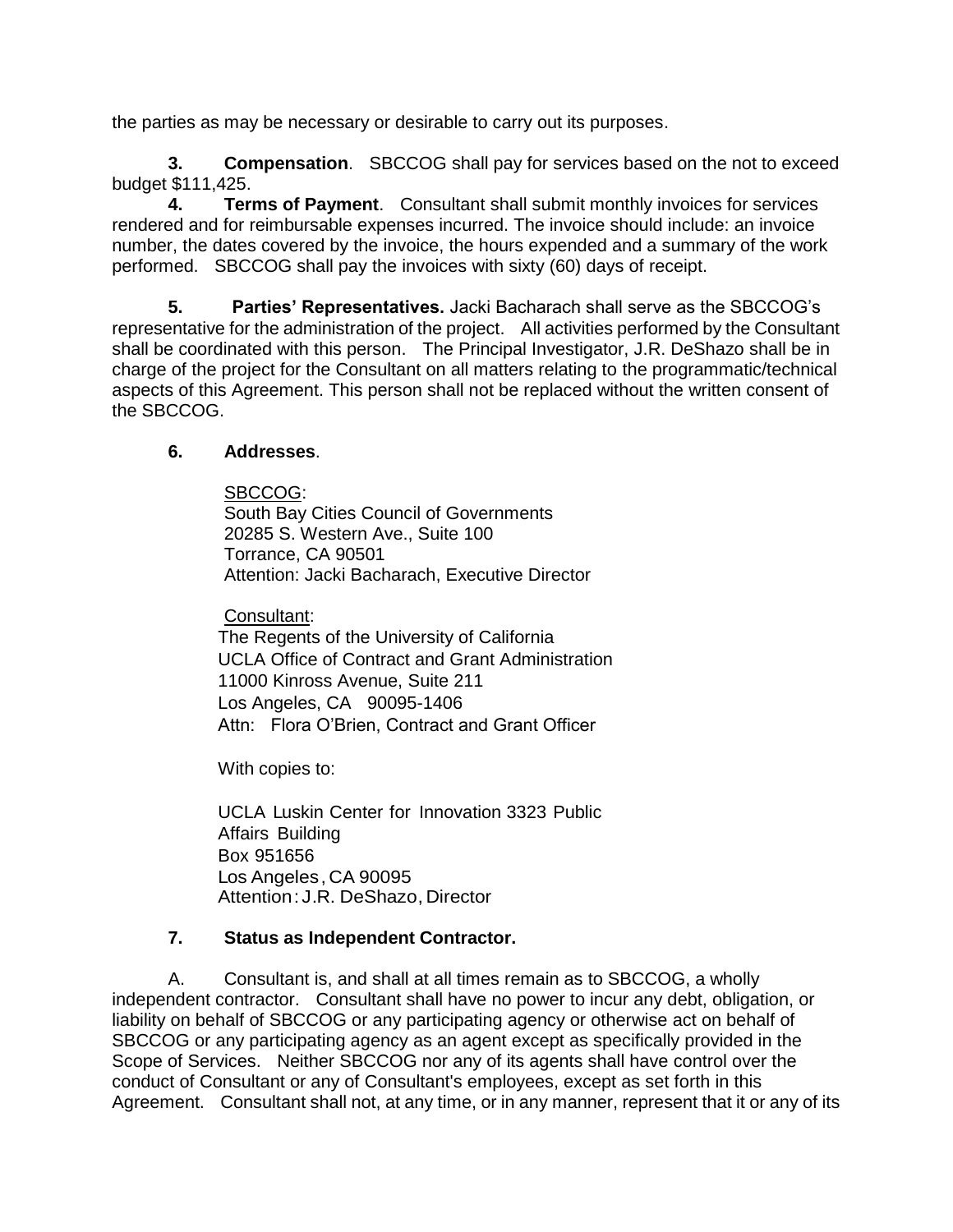agents or employees are in any manner employees of SBCCOG.

B. Consultant shall fully comply with the State of California workers' compensation law regarding Consultant and Consultant's employees

**8. Standard of Performance.** Consultant shall perform all work at the standard of care and skill ordinarily exercised by members of the profession under similar conditions.

**9. Indemnification.** Consultant agrees to indemnify the SBCCOG and participating public agencies, their respective officers, employees, and agents against, and will hold and save them and each of them harmless from, and all actions, claims, damages to persons or property, or liabilities that may be asserted or claimed arising out of the performance of the Agreement, except for liability resulting from the sole negligence or wrongful acts of the SBCCOG or a participating agency, but only in proportion to and to the extent such actions, claims, damages to persons or property, or liabilities are caused by or result from the negligent or intentional acts or omissions of the indemnifying party, its directors, officers, agents or employees.

**10. Insurance.** Consultant shall at all times during the term of this Agreement carry, maintain, and keep in full force and effect, self-insurance (1) a policy or policies of broad-form comprehensive general liability insurance with minimum limits of \$1,000,000.00 combined single limit coverage against any injury, death, loss or damage as a result of wrongful or negligent acts by Consultant, its officers, employees, and agents, in performance of services under this Agreement; (2) property damage insurance with a minimum limit of \$1,000,000.00; (3) automotive liability insurance, with minimum combined single limits coverage of \$500,000.00; and (4) worker's compensation insurance with a minimum limit of \$500,000.00 or the amount required by law, whichever is greater. SBCCOG and participating public agencies, their respective officers, and employees shall be named as additional insureds on the policy (ies) as to comprehensive general liability, property damage, and automotive liability. The policy (ies) as to comprehensive general liability, property damage, and automobile liability shall provide that they are primary, and that any insurance maintained by the SBCCOG shall be excess insurance only.

A. All insurance policies shall provide that the insurance coverage shall not be non-renewed, canceled, reduced, or otherwise modified (except through the addition of additional insureds to the policy) by the insurance carrier without the insurance carrier giving SBCCOG thirty (30) day's prior written notice thereof. Consultant agrees that it will not cancel, reduce or otherwise modify the insurance coverage.

B. All policies of insurance shall cover the obligations of Consultant pursuant to the terms of this Agreement. Consultant is a self-insured governmental entity.

C. Consultant shall submit to SBCCOG (1) self-insurance certificates indicating compliance with the minimum worker's compensation insurance requirements above, and (2) insurance policy endorsements indicating compliance with all other minimum insurance requirements above, not less than one (1) day prior to beginning of performance under this Agreement. Endorsements shall be executed on SBCCOG's appropriate standard forms entitled "Additional Insured Endorsement", or a substantially similar form which the SBCCOG has agreed in writing to accept.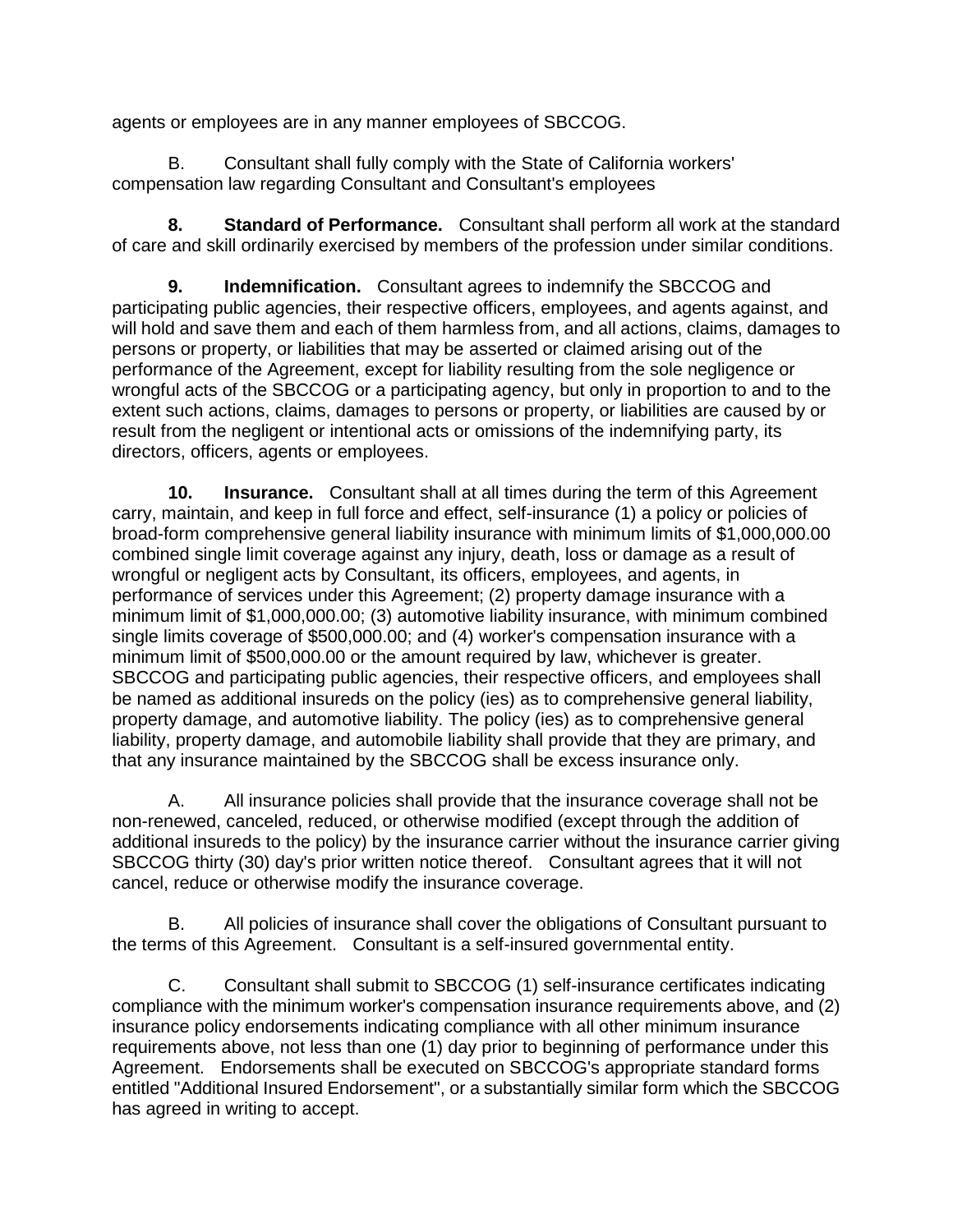**11. Confidentiality.** Parties agree to preserve as confidential all Confidential Information that has been or will be provided to each other.

**12. Patents and Inventions.** Inventorship of developments or discoveries first conceived and actually reduced to practice under this Agreement ("Subject Inventions") will be determined in accordance with U.S. Patent Law. All rights to Subject Inventions made solely by employees of University will belong solely to University. All rights to Subject Inventions made solely by employees of Sponsor will belong solely to Sponsor. All rights to Subject Inventions made jointly by employees of University and employees of Sponsor will belong jointly to University and Sponsor. To the extent that Sponsor pays all direct and indirect costs of University's performance hereunder, and to the extent that the University is legally able, Sponsor will be granted a time-limited first right to negotiate an option or license under University's rights in any Subject Invention that belongs solely to University or under University's undivided interest in any Subject Invention that belongs jointly to University and Sponsor.

**13. Conflict of Interest.** It is understood and acknowledged that Consultant will serve as an independent contractor under this Agreement.

**14. Termination.** Either party may terminate this Agreement without cause upon fifteen (15) days' written notice to the other party. The effective date of termination shall be upon the date specified in the notice of termination, or, in the event no date is specified, upon the fifteenth (15th) day following delivery of the notice. Immediately upon receiving written notice of termination, Consultant shall discontinue performing services. Should the Agreement be breached in any manner, the non-breaching party may, at its option, terminate the Agreement not less than five (5) days after written notification is received by the breaching party to remedy the violation within the stated time or within any other time period agreed to by the parties.

**15. Personnel.** Consultant represents that it has, or will secure at its own expense, all personnel required to perform the services under this Agreement. All of the services required under this Agreement will be performed by Consultant or under it supervision, and all personnel engaged in the work shall be qualified to perform such services. Consultant reserves the right to determine the assignment of its own employees to the performance of Consultant's services under this Agreement, but SBCCOG reserves the right, for good cause, to require Consultant to exclude any employee from performing services on SBCCOG's premises.

# **16. Non-Discrimination and Equal Employment Opportunity.**

A. Consultant shall not discriminate as to race, color, creed, religion, sex, marital status, national origin, ancestry, age, physical or mental handicap, medical condition, or sexual orientation, in the performance of its services and duties pursuant to this Agreement, and will comply with all rules and regulations of SBCCOG relating thereto. Such nondiscrimination shall include but not be limited to the following: employment, upgrading, demotion, transfers, recruitment or recruitment advertising; layoff or termination; rates of pay or other forms of compensation; and selection for training, including apprenticeship.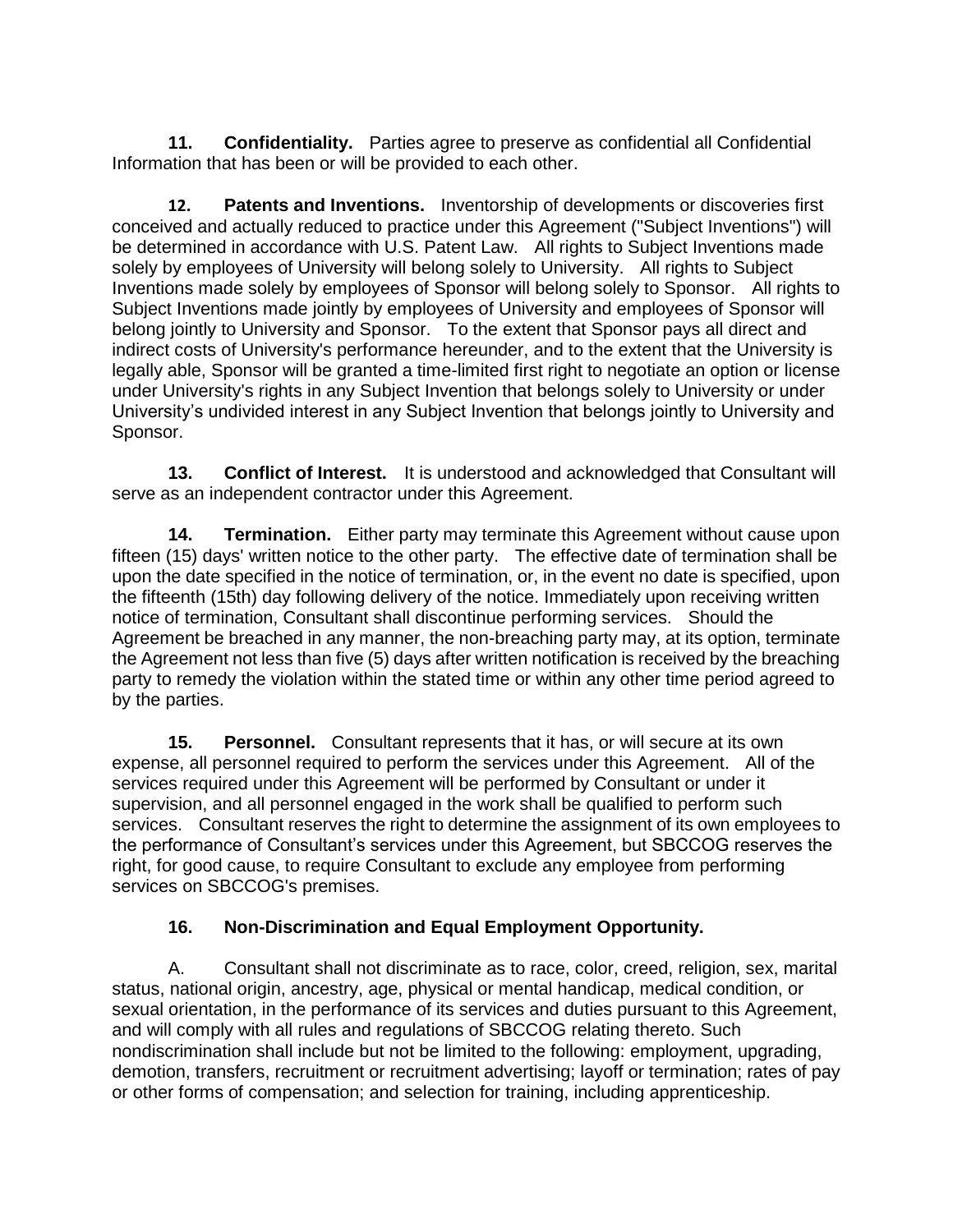B. Consultant will, in all solicitations or advertisements for employees placed by or on behalf of Consultant state either that it is an equal opportunity employer or that all qualified applicants will receive consideration for employment without regard to race, color, creed, religion, sex, marital status, national origin, ancestry, age, physical or mental handicap, medical condition, or sexual orientation.

**17. Assignment.** Consultant shall not assign or transfer any interest in this Agreement nor the performance of any of Consultant's obligations hereunder, without the prior written consent of SBCCOG, and any attempt by Consultant to so assign this Agreement or any rights, duties, or obligations arising hereunder shall be void and of no effect.

**18. Compliance with Laws.** Consultant shall comply with all applicable laws, ordinances, codes and regulations of the federal, state, and local governments. Each party is responsible for paying its own all federal and state income taxes, including estimated taxes, and all other government taxes, assessments and fees incurred as a result of his/her performance under this Agreement and the compensation paid by or through this Agreement

**19. Non-Waiver of Terms, Rights and Remedies.** Waiver by either party of any one or more of the conditions of performance under this Agreement shall not be a waiver of any other condition of performance under this Agreement. In no event shall the making by SBCCOG of any payment to Consultant constitute or be construed as a waiver by SBCCOG of any breach of covenant, or any default which may then exist on the part of Consultant, and the making of any such payment by SBCCOG shall in no way impair or prejudice any right or remedy available to SBCCOG with regard to such breach or default.

**20. Resolving Disputes.** If a dispute arises under this Agreement, prior to instituting litigation the parties agree to first try to resolve the dispute with the help of a mutually agreed-upon mediator in California. Any costs and fees other than attorney fees associated with the mediation shall be shared equally by the parties.

**21. Severability.** If any part of this Agreement is held unenforceable, the rest of the Agreement will continue in effect provided that the principal purposes of the parties are not thereby frustrated.

**22. Notices.** Any notices required to be given under this Agreement by either party to the other may be affected by any of the following means: by electronic correspondence (email), by personal delivery in writing by mail, registered or certified, postage prepaid with return receipt requested. Mailed notices must be addressed to the parties at the addresses appearing in the introductory paragraph of this Agreement, but each party may change the address by giving written or electronic notice in accordance with this paragraph. Notices delivered personally will be deemed communicated as of actual receipt; mailed notices will be deemed communicated as of the day of receipt or the fifth day after mailing, whichever occurs first. Electronic notices are deemed communicated as of actual time and date of receipt. Any electronic notices must specify an automated reply function that the email was received. The email addresses for each party are as follows: